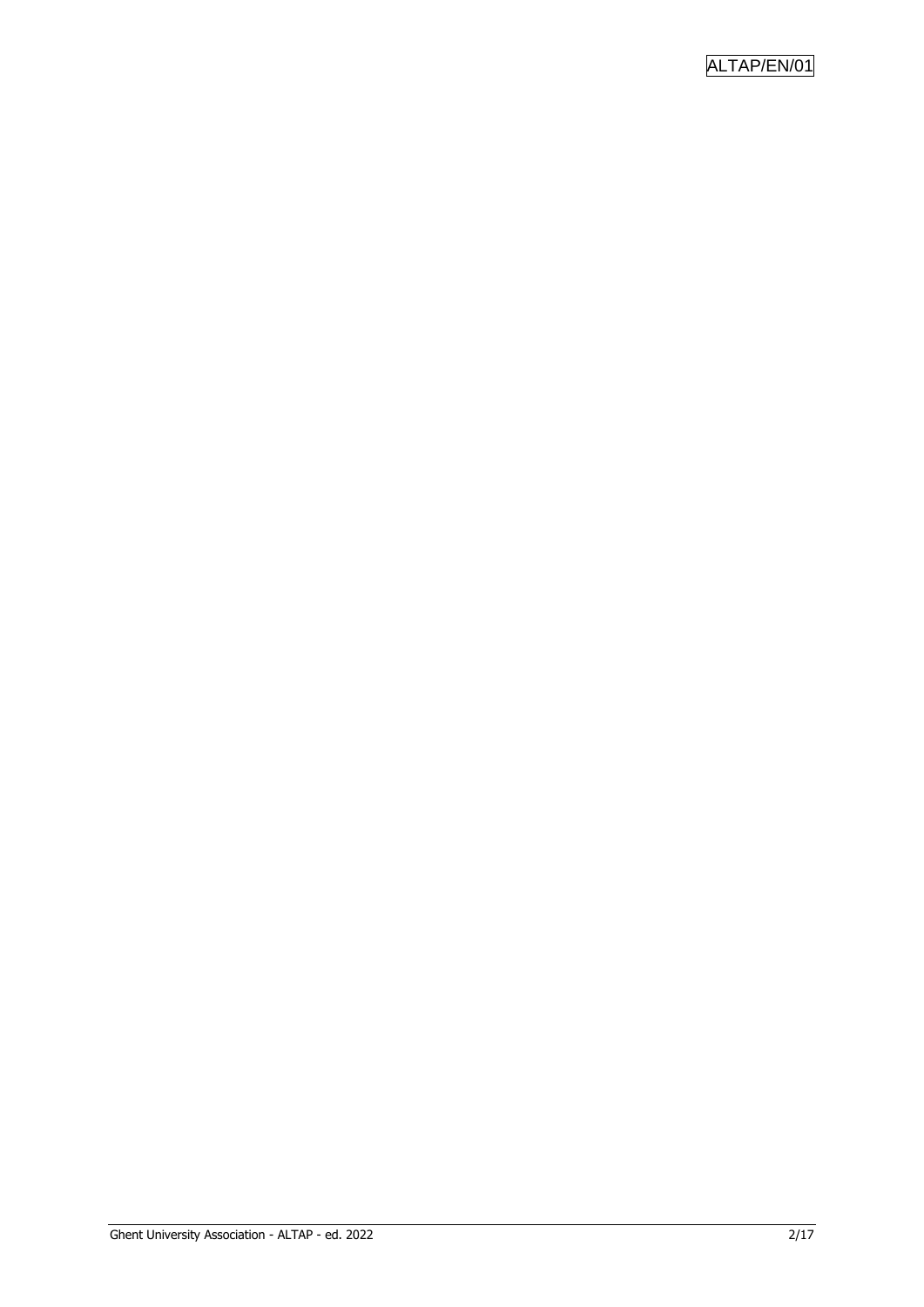# **Contents**

| 1.     |  |
|--------|--|
| 2.     |  |
| 2.1.   |  |
| 2.2.   |  |
| 2.3.   |  |
| 2.4.   |  |
| 2.5.   |  |
| 2.6.   |  |
| 3.     |  |
| 3.1.   |  |
| 3.2.   |  |
| 3.3.   |  |
| 3.4.   |  |
| 3.4.1. |  |
| 3.4.2. |  |
| 3.5.   |  |
| 3.6.   |  |
| 3.7    |  |
| 4.     |  |
|        |  |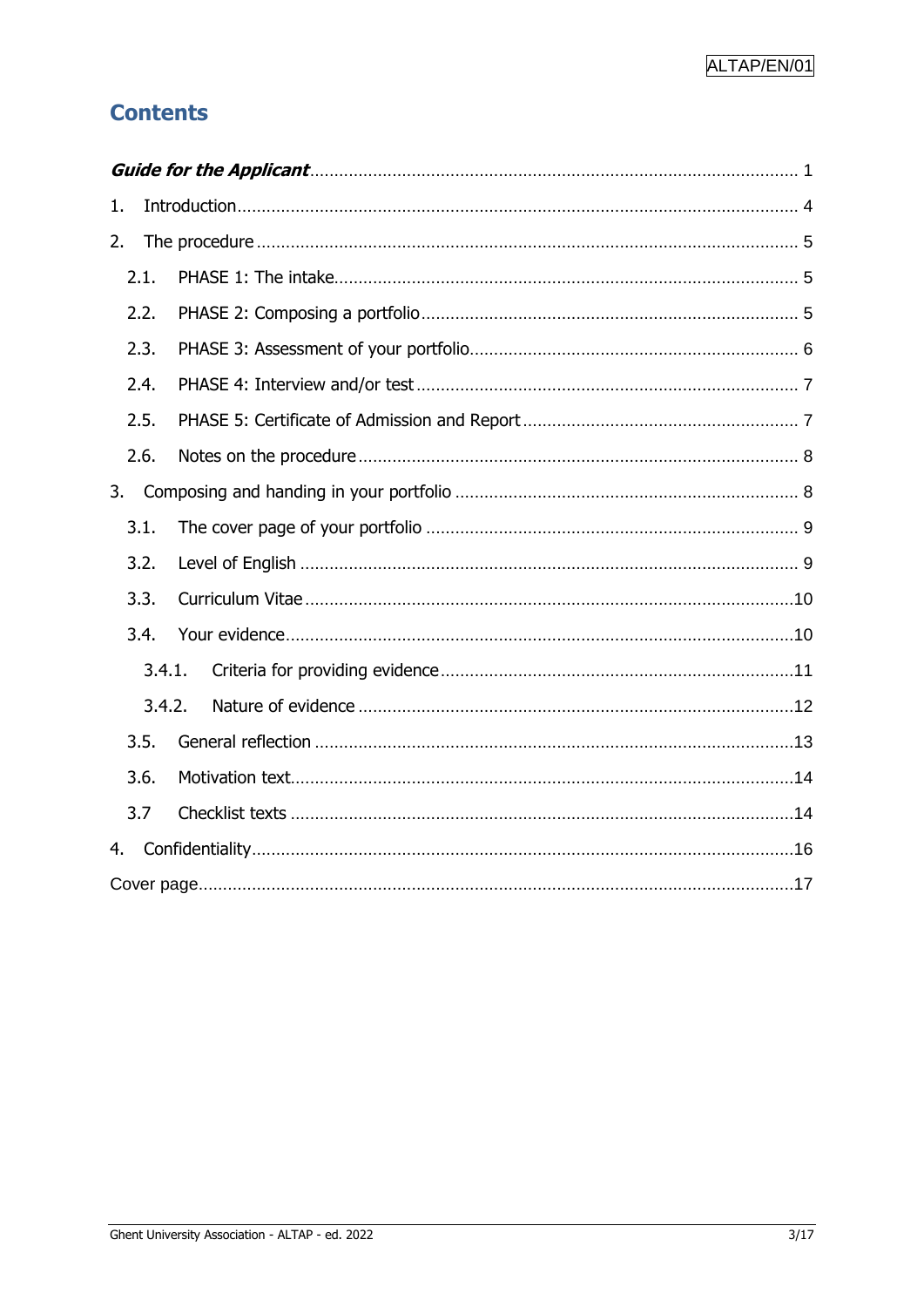### <span id="page-3-0"></span>**1. Introduction**

If you do not meet the general admission requirements<sup>1</sup> for an English-language Bachelor programme, you may nonetheless be allowed to enrol if you successfully complete the specific alternative admission procedure.

The procedure is designed to enrol in one of the institutions of Ghent University Association: Universiteit Gent / Ghent University, Hogeschool Gent / University College Ghent, Arteveldehogeschool / Artevelde University College Ghent or Hogeschool West-Vlaanderen / University College West-Flanders.

Before you can register for this procedure, however, it is necessary that you meet the language requirements<sup>1</sup> for the Bachelor of your choice. Moreover, you must become 21 years old at the latest on the  $31<sup>st</sup>$  of December of the academic year following the alternative admission procedure. You do not have to meet the age requirements, however, if you have the status of refugee or stateless person.

For the institutions of Ghent University Association, the admission procedure is organised by the Accrediting Body.

The specific Ghent University Association admission procedure:

- is organized collectively for all institutions and is therefore identical for all applicants;
- is free of charges for the applicant;
- is limited to one attempt per academic year.

The resulting admission is only valid for the specific English-language Bachelor programme of Ghent University Association institutions in which you indicate to enrol.

You may already have acquired experience in the field for which you intend to register, which you want to use to obtain exemptions for the study programme. If so, you may want to consider the RPAC procedure (Recognition of Previously Acquired Competencies). For more information visit our website [www.augent.](http://www.augent.be/)be, or the websites of the institutions.

<sup>&</sup>lt;sup>1</sup> The admission requirements can be found in the education and examination codex of each Ghent University Association institution.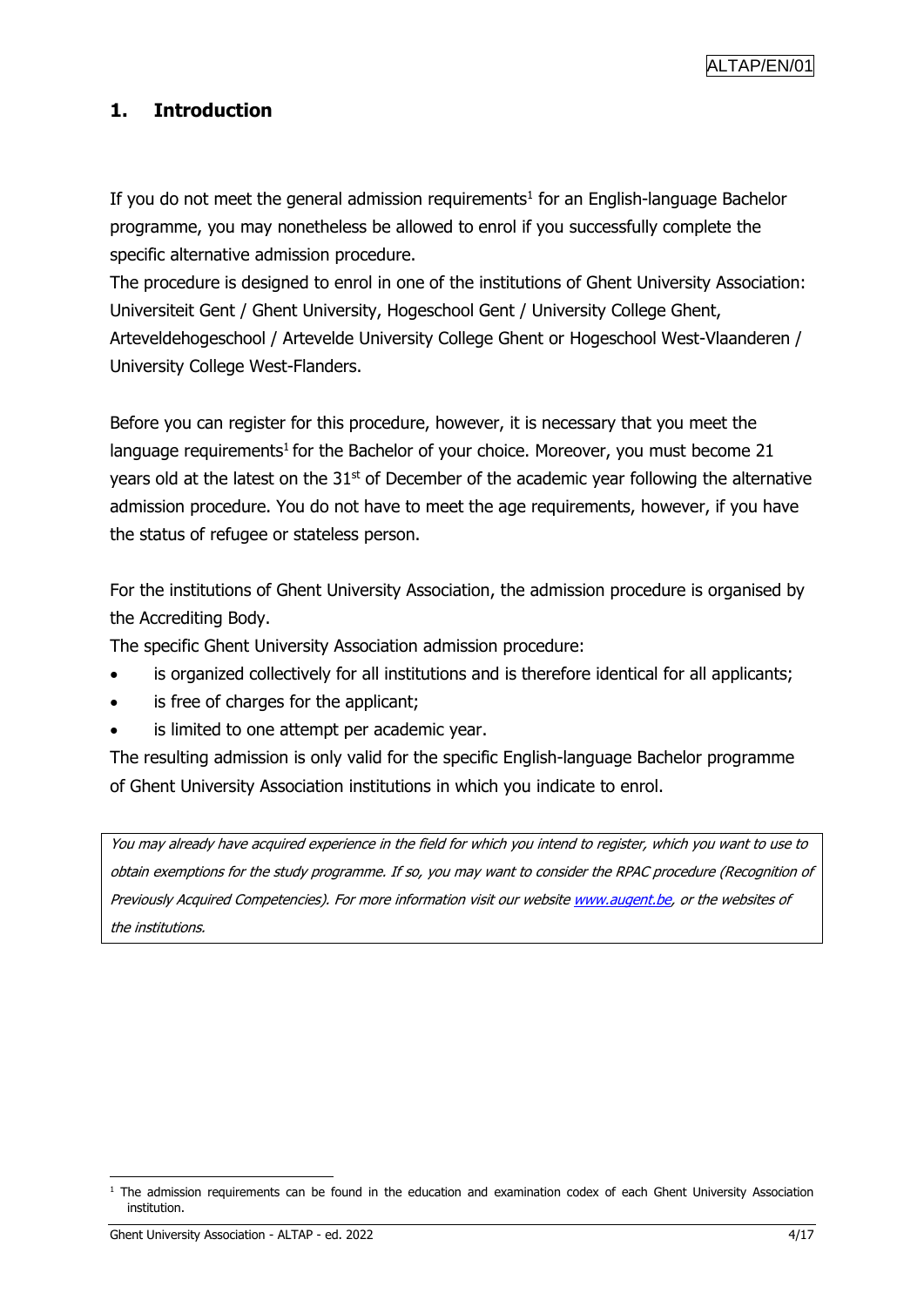### <span id="page-4-0"></span>**2. The procedure**

The Alternative Admission Procedure consists of a number of phases:

- PHASE 1: You start with an intake with a designated member of staff of one of the Ghent University Association institutions. 2
- PHASE 2: You compose a portfolio according to the guidelines.
- PHASE 3: Your portfolio is analysed by 3 assessors.
- PHASE 4: You have an obligatory interview with an advisor from the programme you want to enter.
- PHASE 5: Each applicant receives a brief report and those who are admitted receive a Specific Certificate of Admission.

It is in your own interest to start the procedure in time. The phases are clarified below.

### <span id="page-4-1"></span>**2.1. PHASE 1: The intake**

The intake is an interview with a designated member of staff at one of Ghent University Association institutions (see list of contact persons).² This is a mainly informative and advisory talk during which your motivation, circumstances, and learning attitudes will be assessed. In addition, the specific requirements for the programmes will be explained to you. You will also receive concrete information about the procedure.

At the end of this conversation, you receive a document which confirms your participation. The document is required for the later phases of the procedure.

### <span id="page-4-2"></span>**2.2. PHASE 2: Composing a portfolio**

For the admission procedure, the portfolio is the basic document. The aim of this document is to demonstrate that you are able to persevere in specific (learning) efforts, that you are motivated, and that you are able to apply learning strategies. In short, you establish that you fit the profile for higher education.

The following chapter explains the requirements for your portfolio, and the criteria it needs to meet.

 $2$  The list of contact persons can be consulted a[t www.augent.be.](http://www.augent.be/)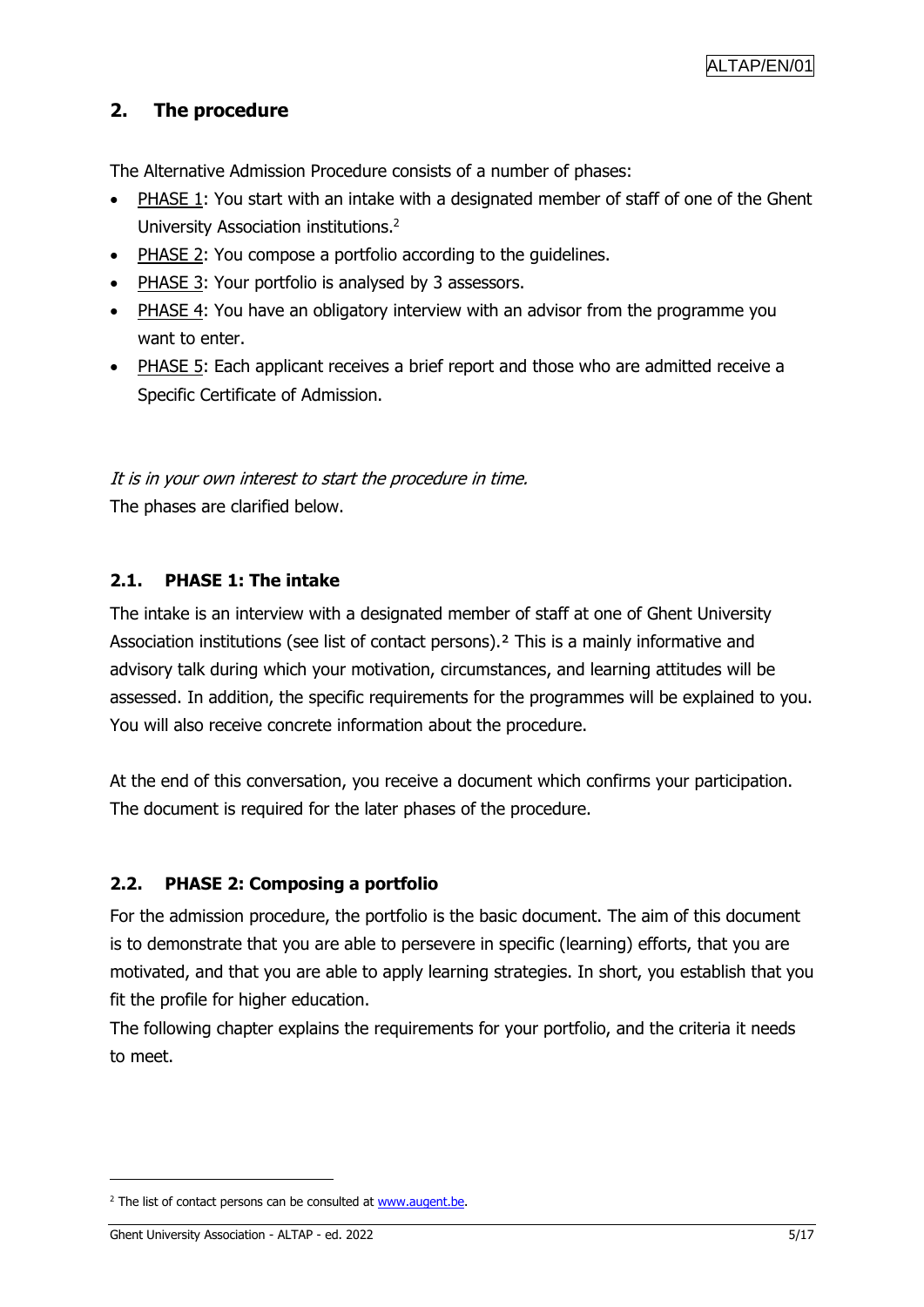You present 2 sets of your complete portfolio (one set of original documents and a copy) to: Accrediting Body Ghent University Association Apotheekstraat 1 B-9000 Gent (Belgium)

You can always hand in your portfolio personally during office hours, by appointment at [info@AUGent.be.](mailto:info@AUGent.be) In that case, the original documents will be handed back immediately after verification.

There are 2 rounds of intake per year: in November and in June. The exact dates can be found on the website of Ghent University Association: [www.augent.be](http://www.augent.be/) (English version in progress).

! For students of a non-EER country under the obligation for student visa, an additional intake is organised. Deadline for handing in the portfolio is **February 1st** . Be advised that students of non-EER countries considering the June intake cannot be guaranteed to be able to finalise their administrative obligations necessary to register for the first semester.

### <span id="page-5-0"></span>**2.3. PHASE 3: Assessment of your portfolio**

The assessment of your portfolio is done by the *assessors* (i.e. experts accredited by the Accrediting Body of Ghent University Association) based on a number of content-related criteria. Each portfolio is screened by three assessors, two externals and one member of the institution at which you have registered. These assessors work independently and report their findings directly to the Accrediting Body.

The following results are possible:

- **Positive**: your portfolio shows that you are suitable to be admitted to the specific Bachelor's programme at one of Ghent University Association institutions.
- **Reasonable doubt**: your portfolio does not convince that you are able to study successfully at Bachelor's level.

If at least 2 assessors conclude with a positive assessment, then the final assessment is positive.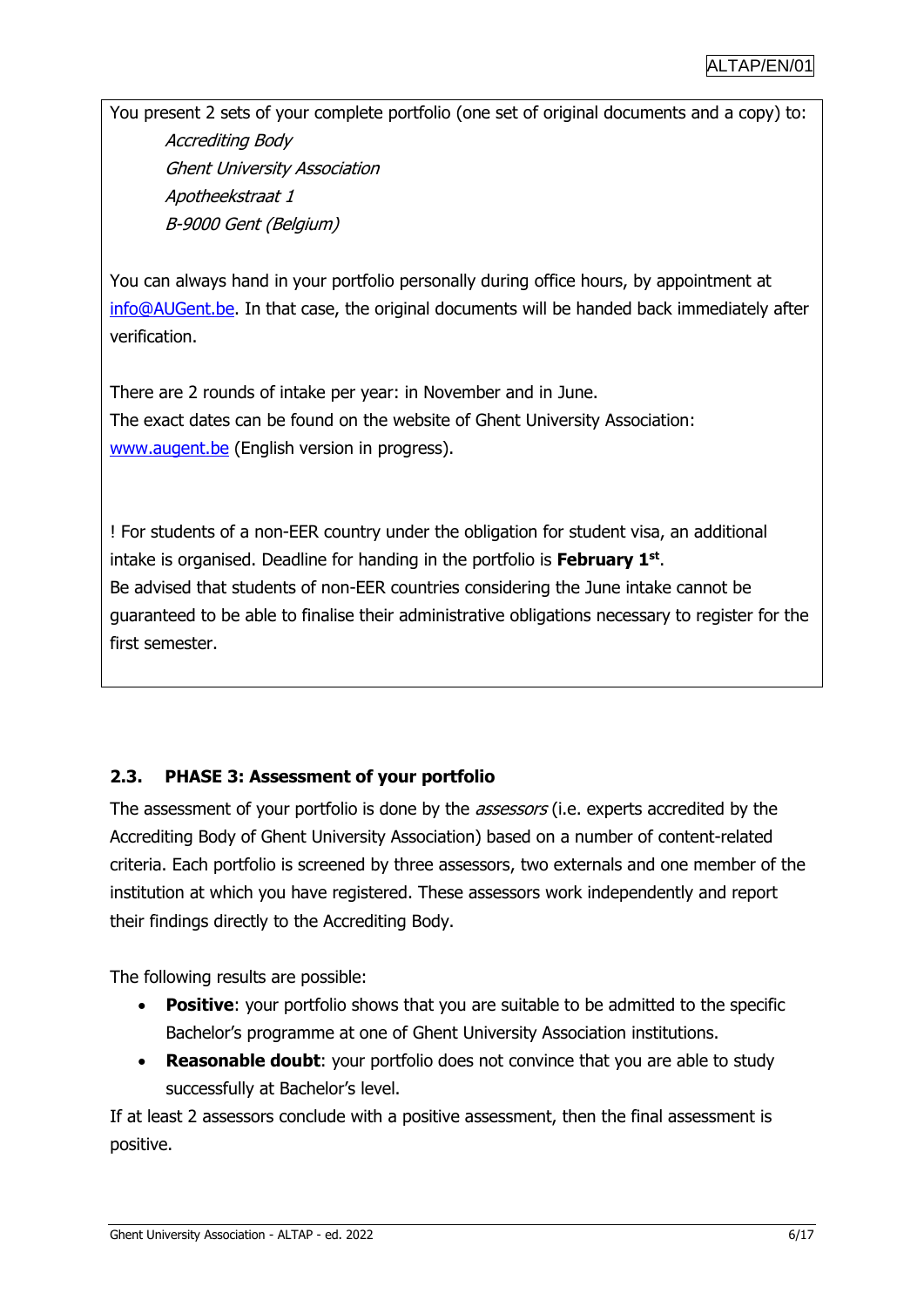### <span id="page-6-0"></span>**2.4. PHASE 4: Interview and/or test**

As an additional requirement for enrolment, you are required to go to an interview with a member of staff, usually the (learning development) advisor of the programme in which you wish to enrol. In addition to the interview a specific test can be obligatory for specific English bachelor programmes.

During the interview, you are given information about the program, your study trajectory, and possible support. The advisor will also formulate an advice regarding your possibilities. A positive advice (and if a test is required, a positive outcome) is necessary for receiving permission to be admitted to the programme.

Afterwards, you receive a document that certifies that this interview (and test, if applicable) has taken place. You need to provide this certificate when enrolling.

It is advisable to make an appointment for this interview (test) well ahead of time.

### <span id="page-6-1"></span>**2.5. PHASE 5: Certificate of Admission and Report**

If the portfolio is assessed positively and a positive advice is given, you receive a Specific Certificate of Admission.

All applicants receive a brief report which discusses the assessment of the portfolio contents and contains a general evaluation. It can also include advice with regards to further support (e.g. additional support for particular aspects).

After passing the Alternative Admission Procedure successfully, you can enrol in the chosen English-language Bachelor programme.

. In order to do so, you should have the following documents at hand:

- Specific Certificate of Admission, granted by the Accrediting Body,
- Interview (and test, if applicable) certificate, drawn up by the learning development advisor or another employee,
- Evidence of meeting the specific language requirements,
- Document(s) by which you demonstrate that you meet possible additional specific admission requirements of the programme, as recorded in the Education and Examination Code or general regulations.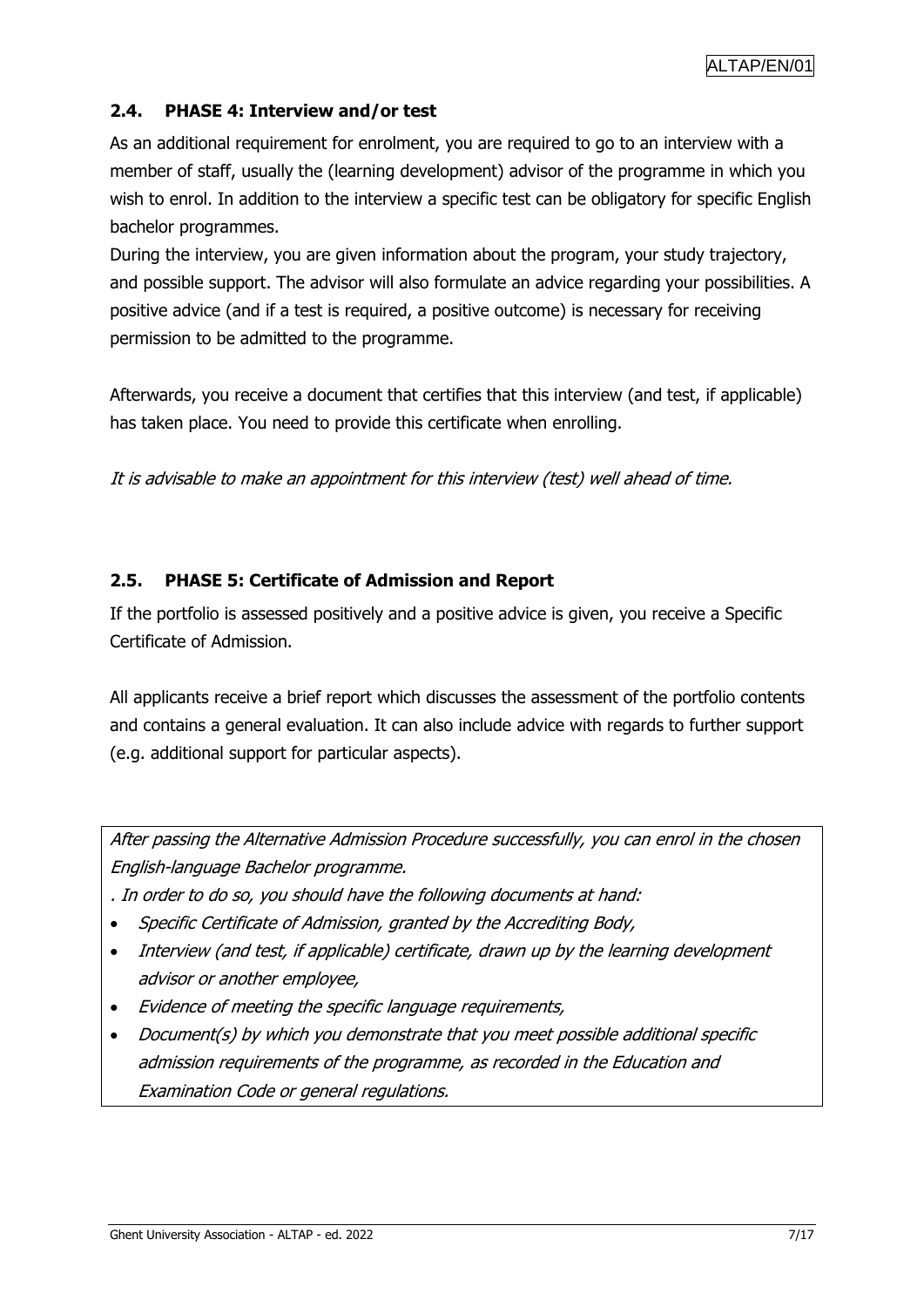### <span id="page-7-0"></span>**2.6. Notes on the procedure**

The applicant can appeal to the chair of the Accrediting Body if he is convinced of error in the course and/or the result of the procedure. The Accrediting Body deals exclusively with the appeal procedure.

After closing the procedure, the original portfolio will be returned. A copy of the portfolio is kept in the archives of Ghent University Association. All other copies are destroyed after concluding the procedure.

### <span id="page-7-1"></span>**3. Composing and handing in your portfolio**

In general, a portfolio is a folder in which documents (written and possibly in another form) are kept. For the Alternative Admission Procedure the portfolio must contain at least the following elements to be accepted:

- A Curriculum Vitae with an overview of achievements,
- Certificate that you meet the English language requirements,
- Evidence relating to the achievements presented,
- A general reflection on the achievements,
- A personal motivation text

The two texts count at least one (a minimum of 35 lines / no less than 500 words) and maximum three pages, composed using a word processing programme, in font Arial, size 11. Although both texts are connected, you are required to write two separate texts. In your reflection, you consider your past experiences and learning, whereas in your motivation you focus on the future.

Be assured that these elements will be explained fully during the initial registration. . This guide also provides a number of questions and suggestions.

- Certificate of registration,
- Copy of your identity card or passport (and if applicable additional certificates)<sup>3</sup>,

 $\overline{a}$ 

- Electronic identity card B OR
- Electronic identity card A with mention 'refugee' (vluchteling) or additional certificate 'recognised refugee' (erkend vluchteling) delivered by the Office of the Commissioner General for Refugees and Stateless Persons (Commissariaat Generaal voor Vluchtelingen en Staatslozen)
- Persons with a subsidiary protection status:
	- Electronic identity card A + certificate 'subsidiaire bescherming' from the Office of the Commissioner General for Refugees and Stateless Persons (Commissariaat Generaal voor Vluchtelingen en Staatslozen)

 $3$  Specification for certain groups of refugees:

<sup>•</sup> Recognised refugees: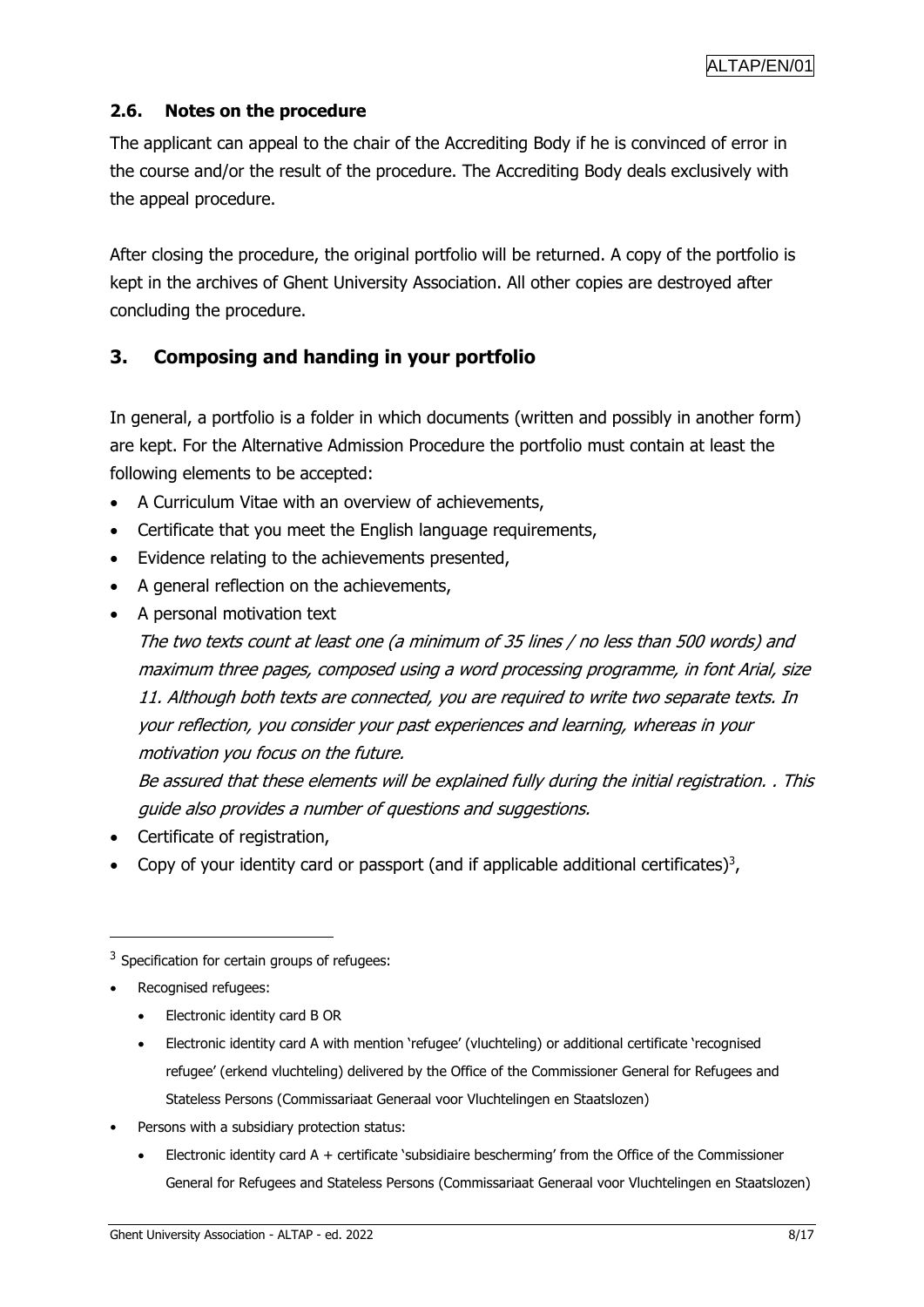Refugees (being applicant refugees, whose asylum request has been declared admissible) should also include:

- Appendix 25 or 26 (asylum request),
- Residence registration certificate (orange card),

In short, you are required to include documents that demonstrate that you meet a number of formal requirements (registration completed, language requirements and/or refugee status), as well as providing sufficient evidence regarding your past achievements together with well elaborated reflection and motivation texts.

Handing over or sending in your portfolio is considered as an official request for entering the Alternative Admission Procedure.

For further information, we advise to address the registration officer at Ghent University Association institutions. This person can also help you with composing the portfolio and clarify the criteria, such as completeness, authenticity, and relevance of the certificates and the reflection and motivation text.

### <span id="page-8-0"></span>**3.1. The cover page of your portfolio**

On the cover page (document ALTAP/P/02), you include general information necessary for the application: for instance, your contact information, the date, intended programme. You also check that you have enclosed all necessary documents to meet the formal requirements.

### <span id="page-8-1"></span>**3.2. Level of English**

Ghent University Association requires a good knowledge of English (CEF<sup>4</sup> B2-level or higher) in order to communicate and function in an academic context. Therefore all incoming students are required to submit a certificate which shows that they have acquired at least a B2-level in English. For the specific requirements (documents, scores), please refer to the Education and Examination Code of the institution responsible for the programme of your choice. Note that some programmes may impose higher language requirements than the general demands. When you enrol in such a programme, you will need to demonstrate that you meet these requirements.

Ghent University Association - ALTAP - ed. 2022 9/17

<sup>4</sup> Common European Framework of Reference for Languages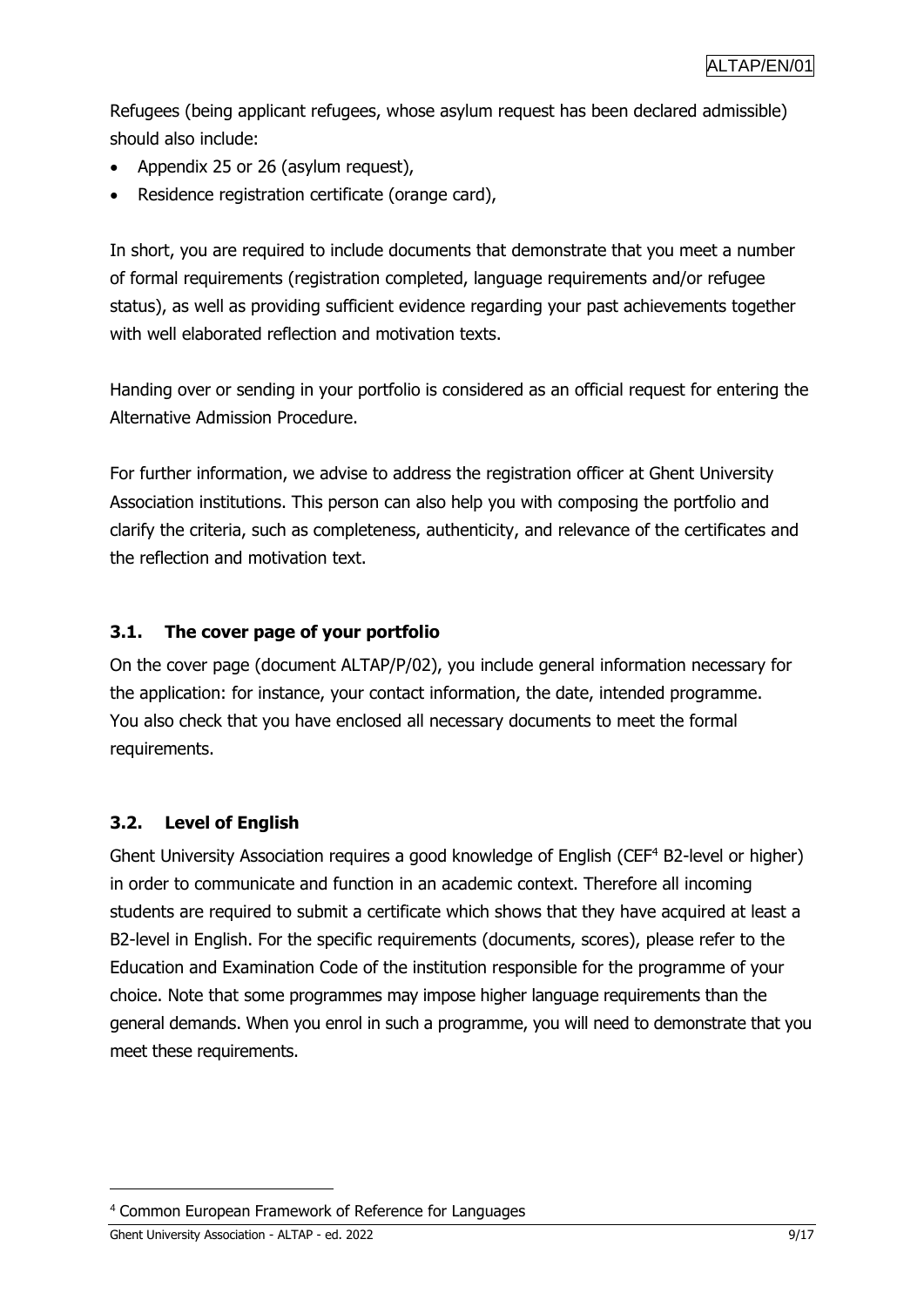Further information regarding the English language requirements can be found for

- Universiteit Gent / Ghent University: [https://www.ugent.be/prospect/en/administration/application/requirement/langua](https://www.ugent.be/prospect/en/administration/application/requirement/languagerequirements) [gerequirements](https://www.ugent.be/prospect/en/administration/application/requirement/languagerequirements)
- Hogeschool Gent / University College Ghent: not applicable as only English courses are available in the Arts at Master level
- Arteveldehogeschool / Artevelde University College Ghent: [https://www.arteveldeuniversitycollege.be/enrolment/degree-seeking](https://www.arteveldeuniversitycollege.be/enrolment/degree-seeking-students/admission-requirements)[students/admission-requirements](https://www.arteveldeuniversitycollege.be/enrolment/degree-seeking-students/admission-requirements)
- Hogeschool West-Vlaanderen / University College West-Flanders: [https://www.howest.be/sites/default/files/documenten/enroll/Admission%20Requi](https://www.howest.be/sites/default/files/documenten/enroll/Admission%20Requirements.pdf) [rements.pdf](https://www.howest.be/sites/default/files/documenten/enroll/Admission%20Requirements.pdf) .

All certificates must be valid at the time of the first enrolment for the study programme. This means that if a term of validity is specified, it should not have lapsed. Language certificates without a term of validity should not be older than 4 academic years (counting from the academic year after the certificate was obtained). Note that some programmes of study can be more strict regarding the terms of validity (see links above).

### <span id="page-9-0"></span>**3.3. Curriculum Vitae**

Next, you enclose a Curriculum Vitae (CV) with an overview of past achievements (including both work and education) per year. The purpose of this survey is to provide the assessors with all necessary information, so that they can place your evidence and reflection within a broader scope.

You preferably draw up your CV according to the standardized *Europass* format". <sup>5</sup> If necessary, you can complete this standard document with an overview of your other relevant experiences or other information that does not fit the template.

### <span id="page-9-1"></span>**3.4. Your evidence**

You will need to include pieces of evidence in your portfolio regarding relevant "achieved performances" such as work, studies and/or other (learning) experiences since leaving secondary education. These documents are necessary to demonstrate to the assessors that you fit the profile and that your reflection and motivation are based on facts.

 <sup>5</sup> See:<http://www.europass-vlaanderen.be/>

<sup>(</sup>or <http://europass.cedefop.europa.eu/europass/home/vernav/Europass+Documents/Europass+CV.csp> for an English version) for more information, examples and clarification. If you are a job-applicant, you can also use MijnVDAB, at .be/miinvdal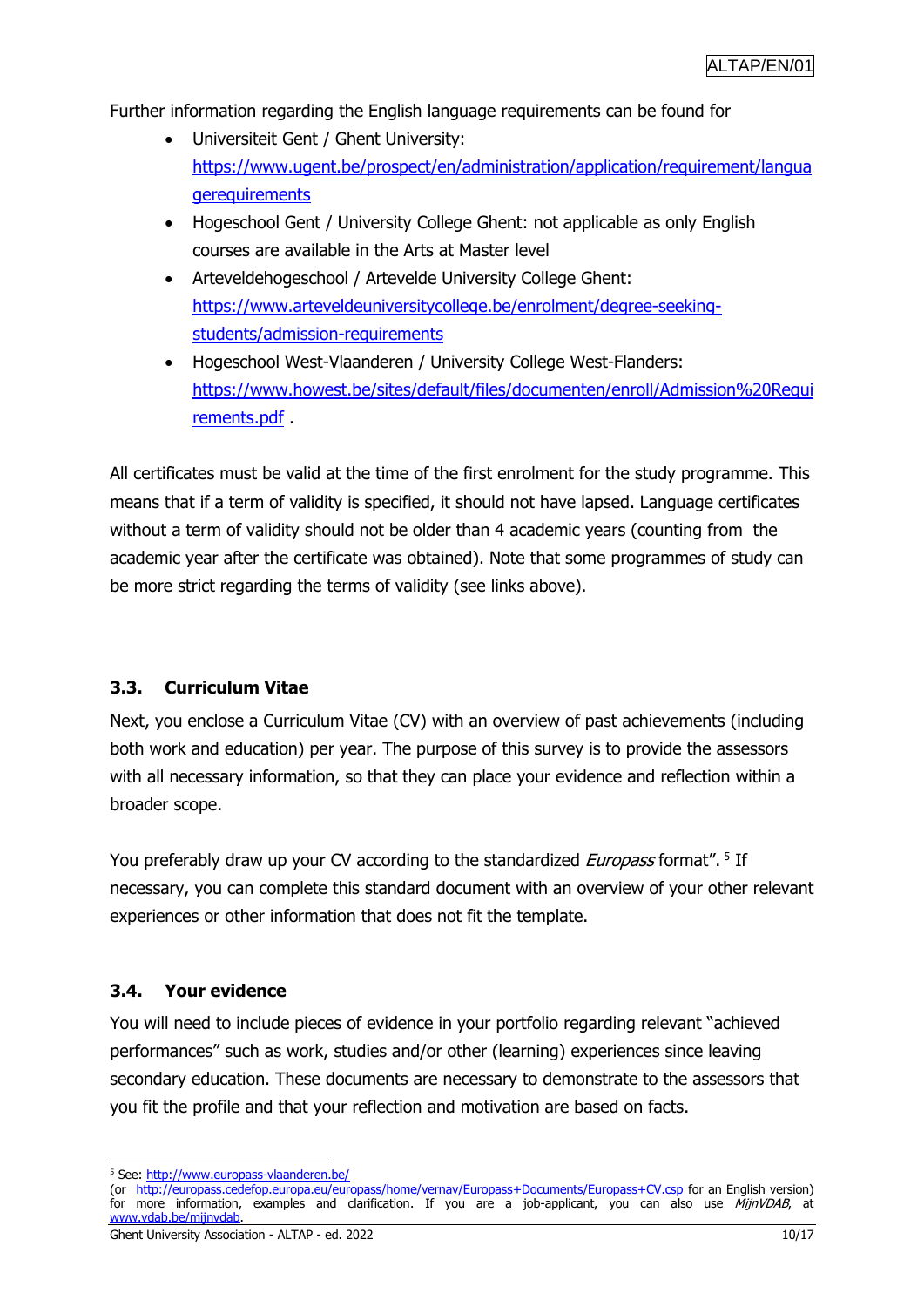Based on the evidence you provide, you will be assessed. However, assessors are not expected to look up background information, or to contact referees to interpret the evidence provided. Therefore, make sure that the documents provide sufficient information, or that you explain the importance of that particular piece of evidence in your reflection text.

With these pieces of evidence, you show that you are motivated and able to apply (learning) strategies adequately and are ready to start higher education. These strategies are for instance looking up relevant information, consulting sources, separating main issues from details, or asking for and making use of the support provided.

It is also important that you include sufficient proof to demonstrate that you are able to make a commitment (to learning): you have, for instance, since you left secondary education attended a substantial course, you have exercised one and the same profession over a longer period, or you have played an active role in an organisation (via volunteering) for a certain length of time. In some cases, direct or indirect testimonies can also illustrate your experiences.

Start by gathering relevant evidence of what you have done since you left secondary education. Assess what is or has been important and relevant for the competences/skills you have currently obtained and whether these fit in with the requirements for higher education. There is no point in including evidence (such as letters of recommendation) in your portfolio which are not directly connected to the experience you have gained or to the competences you have acquired. Sort out and structure the material until you have a balanced package, either chronologically or by type of skills. Indicate clearly of which elements you want assessors to take notice: highlight relevant passages, for instance. Or in case of non-written evidence: indicate which parts they should hear or view. Also demonstrate – possibly through comparison of earlier and later material – how you have developed. Finally, ask yourself what you consider to be your most important learning moments.

Consequently, through gathering and sorting out the pieces of evidence/certificates, you gain a better insight in what you have done so far, in what you have learned, and what your strong and weak points are. These elements are important for the reflection text (see below).

### <span id="page-10-0"></span>3.4.1. Criteria for providing evidence

Each piece of evidence at least needs to meet the following criteria: authenticity and relevance. If not, the evidence will be disregarded as proof of your (learning) experience.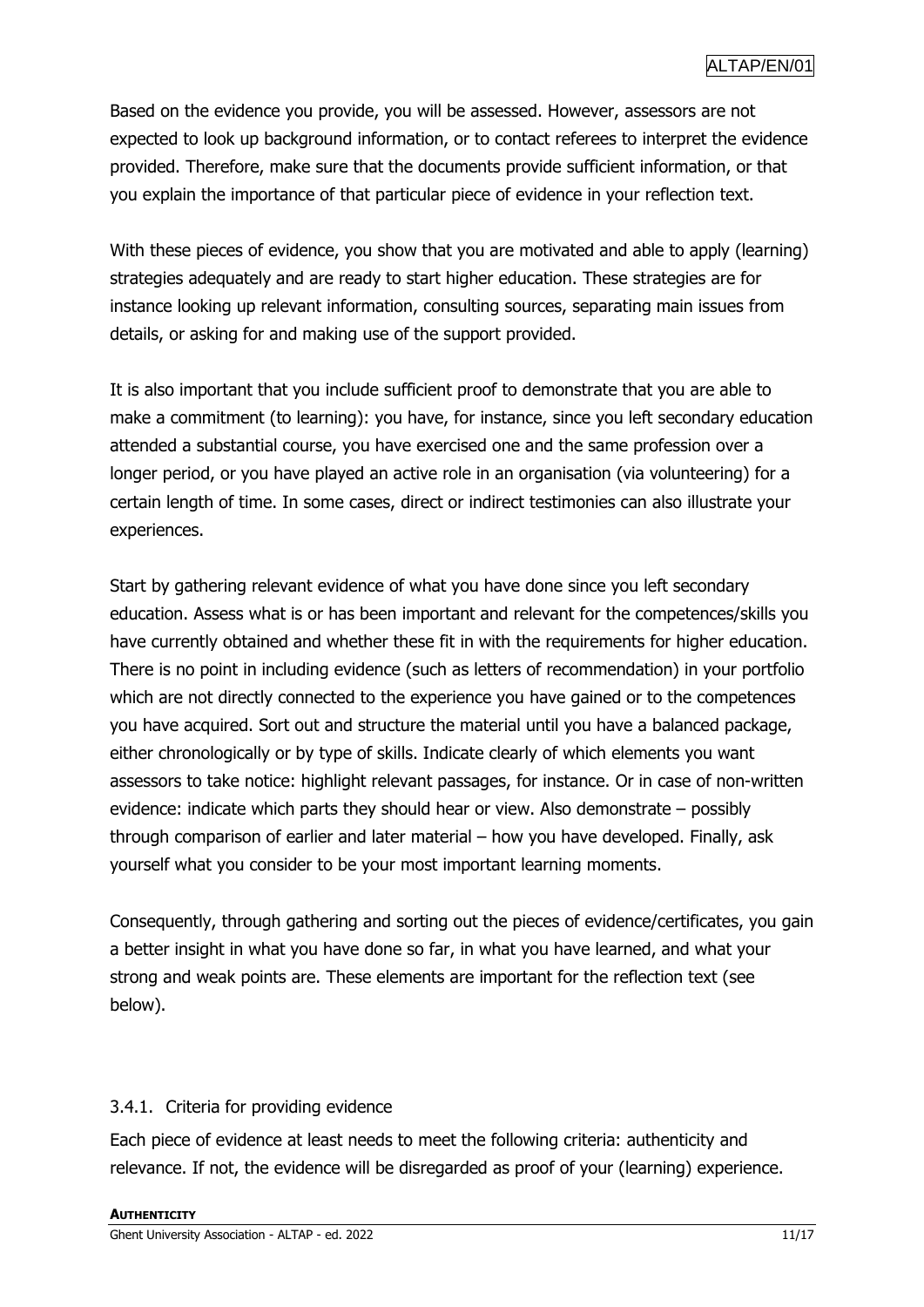You should be able to attest that there has not been any interference with the evidence, that it is reliable, and originates form the cited source. A signature from the person providing the document is a good way of doing this, for instance.

Also ask yourself: does the evidence show that you effectively went through a learning process in a real (work/learning) situation and does it reflect your experience and professionalism? Concrete questions:

- Does the evidence convey an honest picture of your experience, capacities?
- Does the evidence clearly show who drew it up and does the signature belong to the signatory?

#### **RELEVANCE**

Does the evidence fit in what you want to demonstrate (in particular that you are able to start in higher education)?

Concrete questions:

- Does it show that you can maintain a learning effort?
- **Does it prove that you are able to apply certain (learning) strategies?**

Does the evidence clearly show that you are currently ready for higher education? When you wish to include pieces of a less recent date, you need to argue they are relevant and how they help you to meet the requirements.

Concrete questions:

- How has your situation developed/changed with respect to the period regarded in the evidence?
- Does the evidence show whether you currently (still) meet the start profile?

#### **VARIATION OF CONTEXTS**

The evidence refers to different situations.

Concrete question:

Can you refer to different tasks/assignments/(learning) situations?

#### **QUANTITY**

Does the evidence provide clear information about how long and how intensive the experience was? Concrete questions:

- How many months, years of experience can you prove with this evidence?
- Does the evidence say something about the regularity/intensity of the experience?

#### <span id="page-11-0"></span>3.4.2. Nature of evidence

A portfolio is composed of several pieces of evidence intended to convince the assessors that you have the right profile to start higher education. This may vary from reports and certificates to contracts or recommendations.

Examples of possible documents, which you can include in your portfolio, are listed in the table below:

| <b>EVIDENCE</b>          | <b>DESCRIPTION</b>                                                        |
|--------------------------|---------------------------------------------------------------------------|
| Reports or certificates  | Official documents with a clear description of the programme, institution |
|                          | and the contents of the attended programme/course.                        |
| Contracts                | Signed documents from employers with a clear function description and     |
|                          | overview of tasks you executed, as well as the time period. You also add  |
|                          | the reference data from the employer (preferably your manager).           |
| Internship report and/or | Signed documents from the internship supervisors - both from school       |
| assessment               | and/or the working place - with a clear description of the practical      |
|                          | interpretation of the internship and the tasks you had to execute. You    |
|                          | indicate the time period, and include reference data from the supervisors |
|                          | and a copy of the internship report.                                      |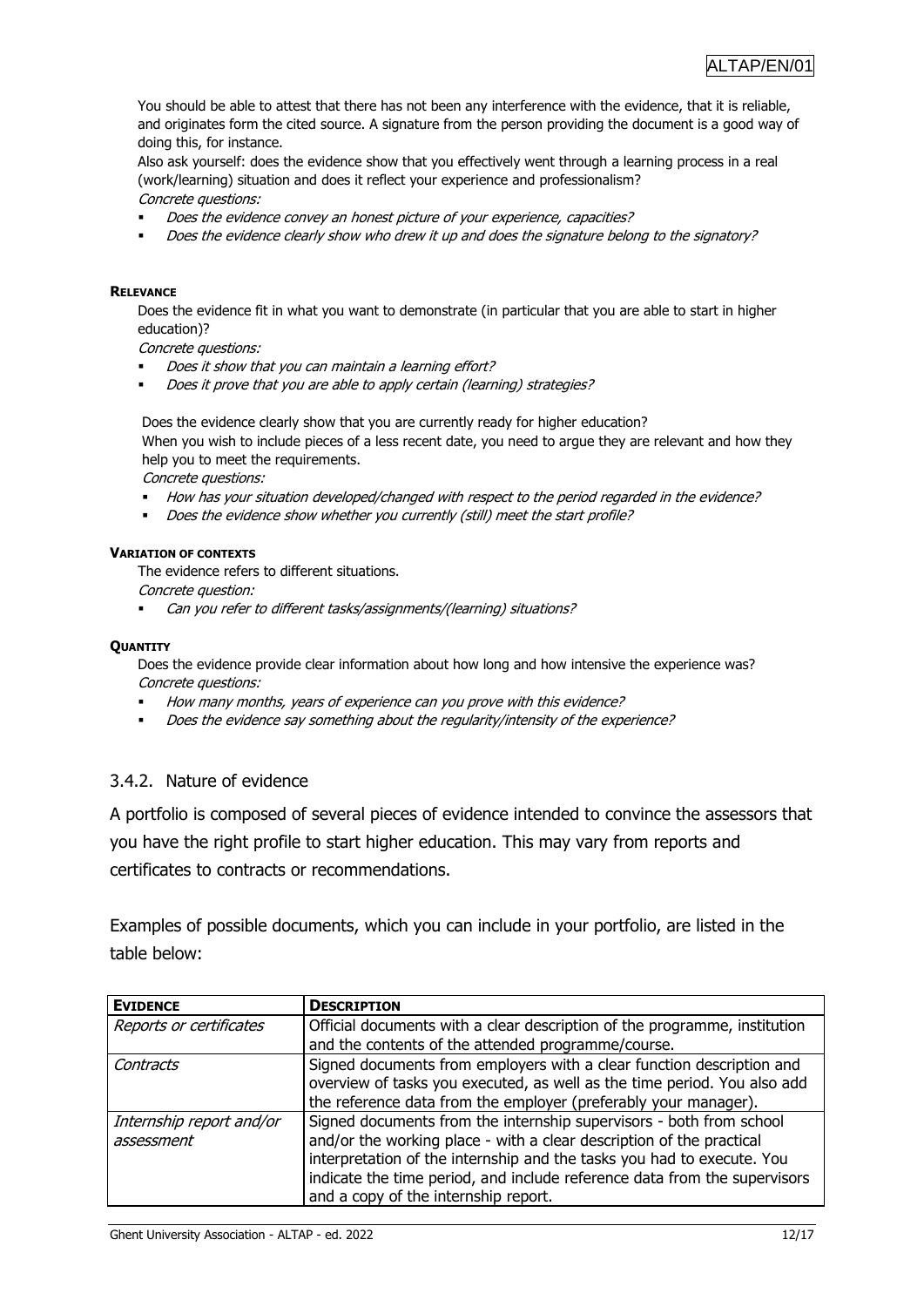| Certificate of attended    | Official certificate of the internal training you attended with a clear     |
|----------------------------|-----------------------------------------------------------------------------|
| internal training          | description of the content of the programme and the intended goals.         |
| Assessment /               | Report of assessment interviews or performance interviews with a            |
| Performance interviews     | (previous) employer or in the context of an internship or training.         |
| Projects                   | A detailed description of the contents of the project and your task and/or  |
|                            | official documents that clearly show that you collaborated on that project. |
|                            | You preferably also include a report and reference data of the supervisor   |
|                            | or co-workers of this project.                                              |
| Voluntary work with an     | Signed documents from the organisation with a clear description of the      |
| official organisation      | job description and the tasks executed, and the time period.                |
|                            | You include reference data of the person in charge within the               |
|                            | organisation.                                                               |
| Constructed products /     | Relevant realisations with a certificate stating that you are the one who   |
| work /essays /             | produced the products/work/essays.                                          |
| presentations              |                                                                             |
| Video recordings / Photos/ | Relevant video recordings of your actions in a professional situation or    |
| Sound recordings/          | which are connected to your competence.                                     |
| Reports                    | Reports of activities/projects which clearly demonstrate your role in the   |
|                            | activity/project.                                                           |
| Websites                   | If you designed websites yourself, you can provide us with URLs and         |
|                            | documents, which show to what extent you were involved in their design      |
|                            | and execution.                                                              |
| Articles / Designs         | Only articles or designs that are publicly accessible can be eligible. You  |
|                            | need to show clearly your share in it.                                      |
| Activities connected to    | A document which demonstrates the activity you performed, and a clear       |
| your free time (for        | description of the tasks involved. If possible, include the references.     |
| instance a youth           |                                                                             |
| movement) or student job   |                                                                             |
| Reports / documents of     | Reports and meetings you attended which clearly indicate your tasks and     |
| meetings you attended /    | responsibilities.                                                           |
| participated / were        |                                                                             |
| involved in                |                                                                             |

Evidence can be submitted in Dutch, English, French or German. Evidence in other languages needs to be accompanied by a translation by a certified translator in one of the four languages mentioned.

### <span id="page-12-0"></span>**3.5. General reflection**

In addition to your CV and pieces of evidence, you also include a general reflection (not for each piece of evidence) on the achieved performances. This text has a minimal length of 1 page (= at least 500 words) and a maximum of 3 pages, in font Arial, size 11.

The reflecting is intended to make you think about yourself and your past actions. From this general reflection, it should be clear that you are able to make a commitment and maintain an effort, demonstrated by both learning experiences and work experiences, or by relevant experiences from your spare time or private life. Clarify how you handled possible obstacles and which strategies you used; in other words, how you dealt with these obstacles.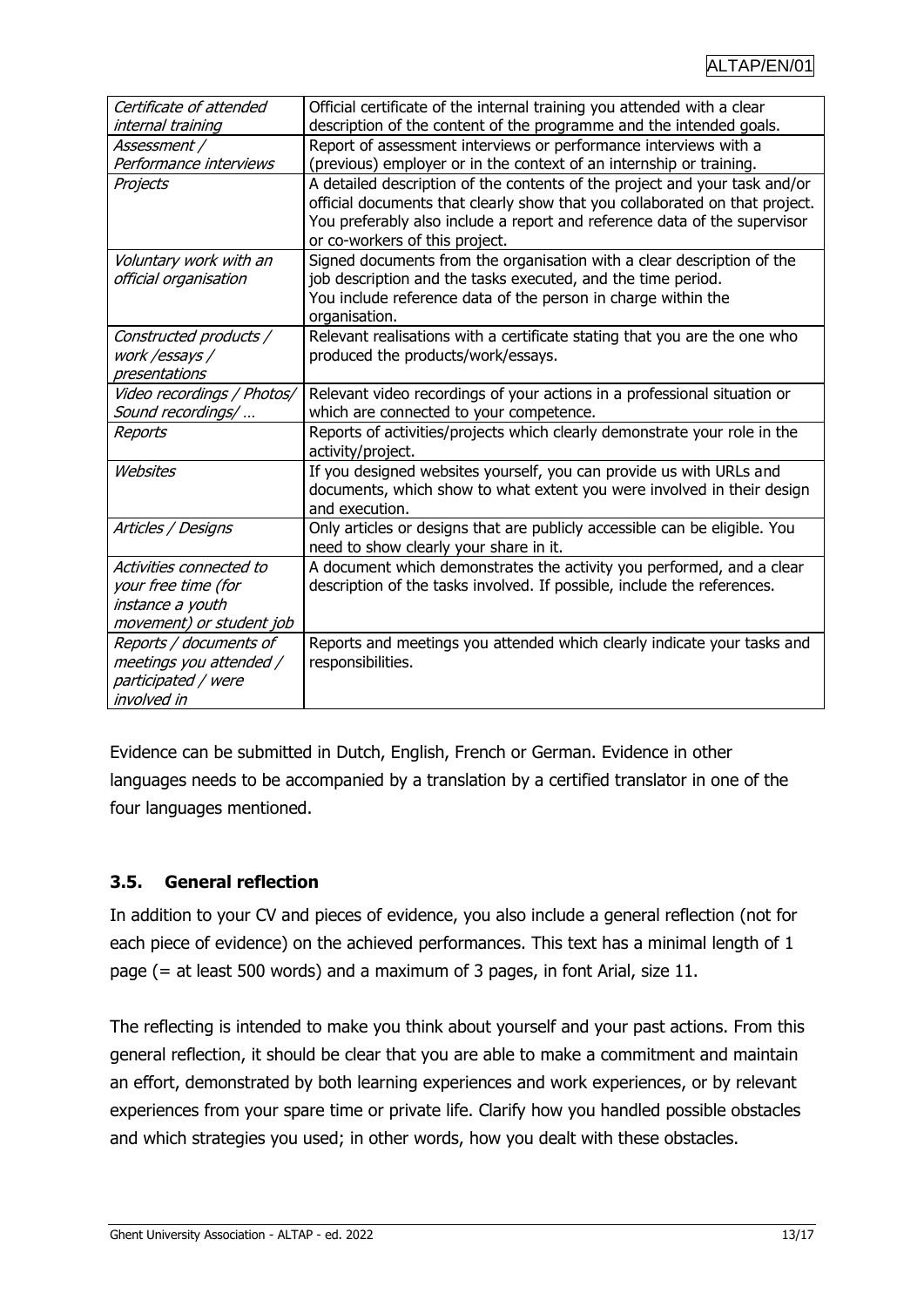In your reflection text, also explain the importance of the different pieces of evidence in your portfolio, especially if it is difficult to distil sufficient information from the evidence itself (e.g. goals of a training are not mentioned, it is not clear what the duration of the learning experience was, the organisation is not well known).

#### The following questions can help you writing your general reflection

#### Positive

- $\circ$  What came easily, what presented no difficulties whatsoever? How did you handle it?
- o What were you really pleased about?
- $\circ$  What did you learn from these challenges? How can you possibly use this in your future studies in higher education?

#### **Negative**

- o What did not work at all?
- o What were your biggest problems? What did you personally find difficult?
- $\circ$  How did you handle it? What have you learned that could be useful in your studies?

#### In general

- o How was the atmosphere in the places where you acquired those experiences?
- $\circ$  Do you have an insight in the way you acquire learning?
- o How did your ideas evolve through practice?

#### Comment from others

- $\circ$  During those experiences, did others point out things to you of which you were not aware?
- o Did you have enough freedom to work out and complete your tasks?
- o Did you sufficiently take into account other people's suggestions?

### <span id="page-13-0"></span>**3.6. Motivation text**

The final element of the portfolio is a personal motivation text. This text has a length of at least one page (= a minimum of 35 lines / no less than 500 words) and a maximum of three pages and is typewritten in font Arial, size 11.

- o Briefly discuss why you did not obtain your secondary education diploma;
- $\circ$  State why you have decided to enter higher education;
- $\circ$  Indicate what your long-term goals are, what you expect to gain from these studies;
- O Include how you think you will handle possible hindrances, obstacles (e.g. the combination of studies and work and/or family life) and which support or help you can rely on if necessary.

### <span id="page-13-1"></span>**3.7 Checklist texts**

A summary of some general points of interest for the reflection and motivation texts: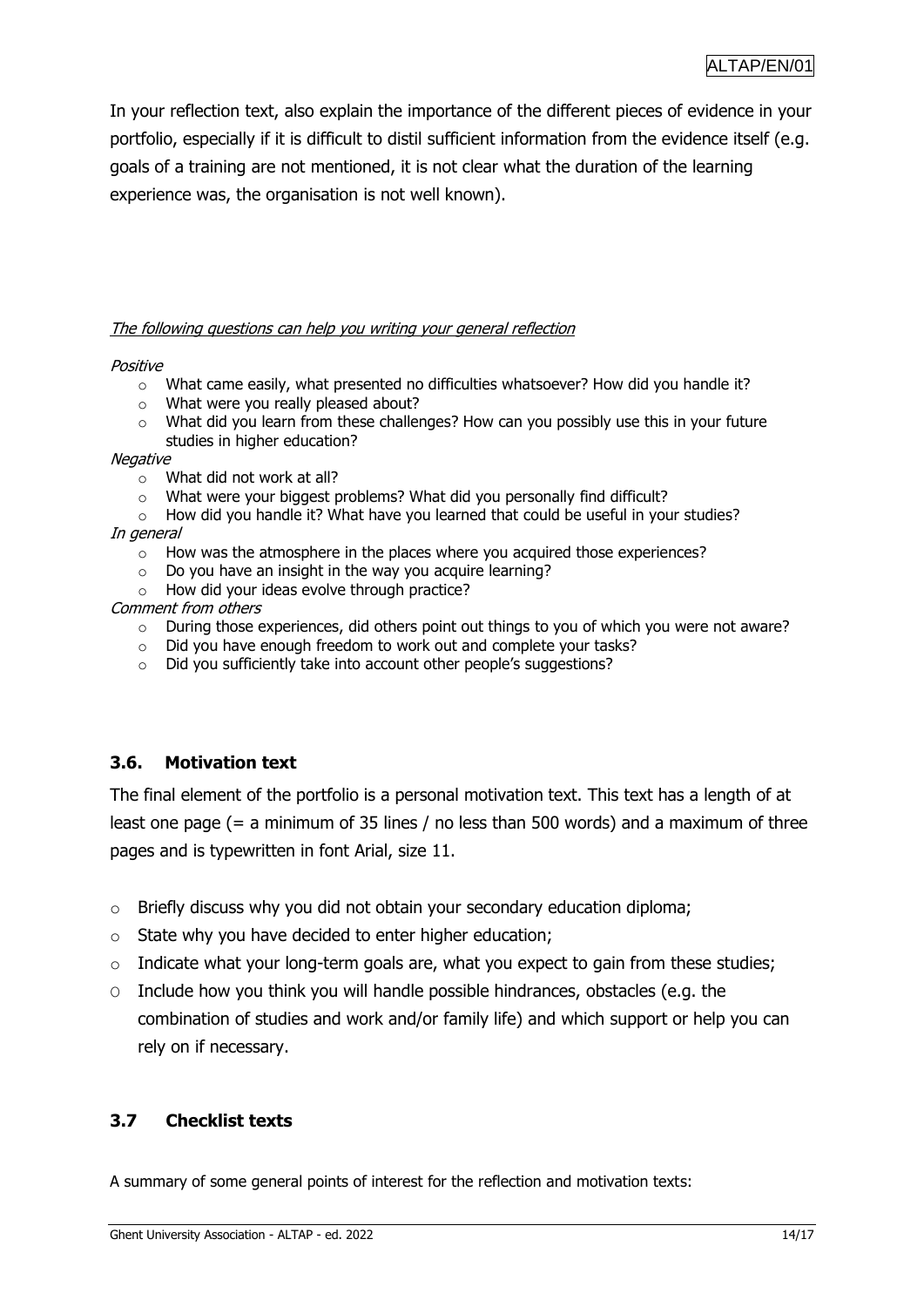#### **Content and form**

- o Have you structured the text well?
- o Have you divided the text into paragraphs?
- $\circ$  Have you written an introduction, body, and ending?
- o Have you highlighted important words or passages well (e.g. bold, italics)?
- $\circ$  Is the text of an appropriate length (1 to 3 pages)?

#### **Words and sentences**

- o Have you adapted your language to the assignment?
- o Did you check whether all sentences are correct?
- $\circ$  Did you check whether the language is clear?
- o Did you check your spelling?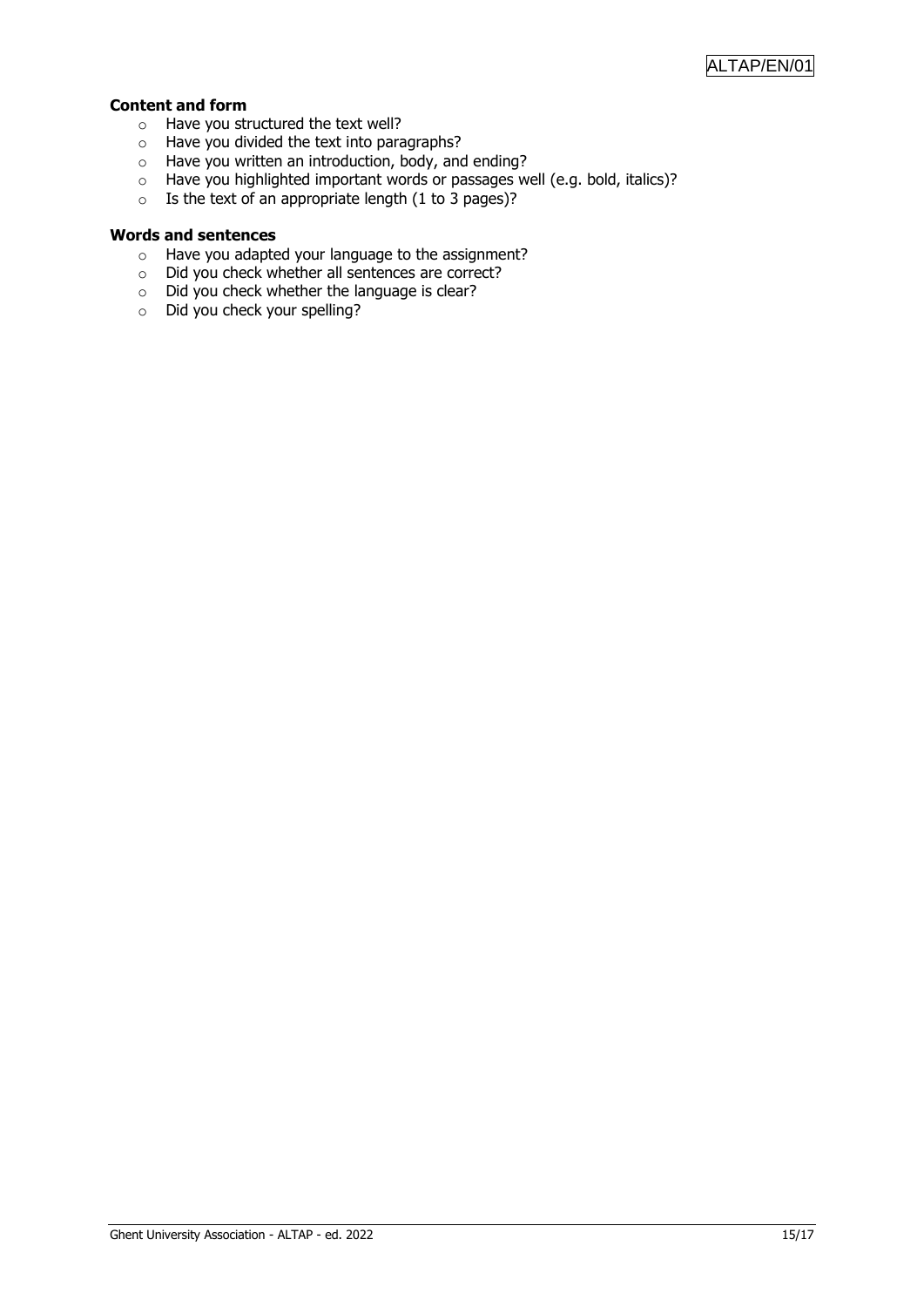### <span id="page-15-0"></span>**4. Confidentiality**

As part of the procedure, it is required that you provide personal information and documents. Every person with access to your data will treat your file confidentially and adheres to the following rules of conduct:

- Your information can only be used within the procedure and will therefore never be communicated to a third party, unless you explicitly request Ghent University Association to do so.
- The portfolio is exclusively part of the procedure and will not be consulted for any other purpose by Ghent University Association.
- Assessors have the right to contact referees at their own discretion. If this situation occurs, they are obliged to clarify that their consultation is part of the Alternative Admission Procedure.